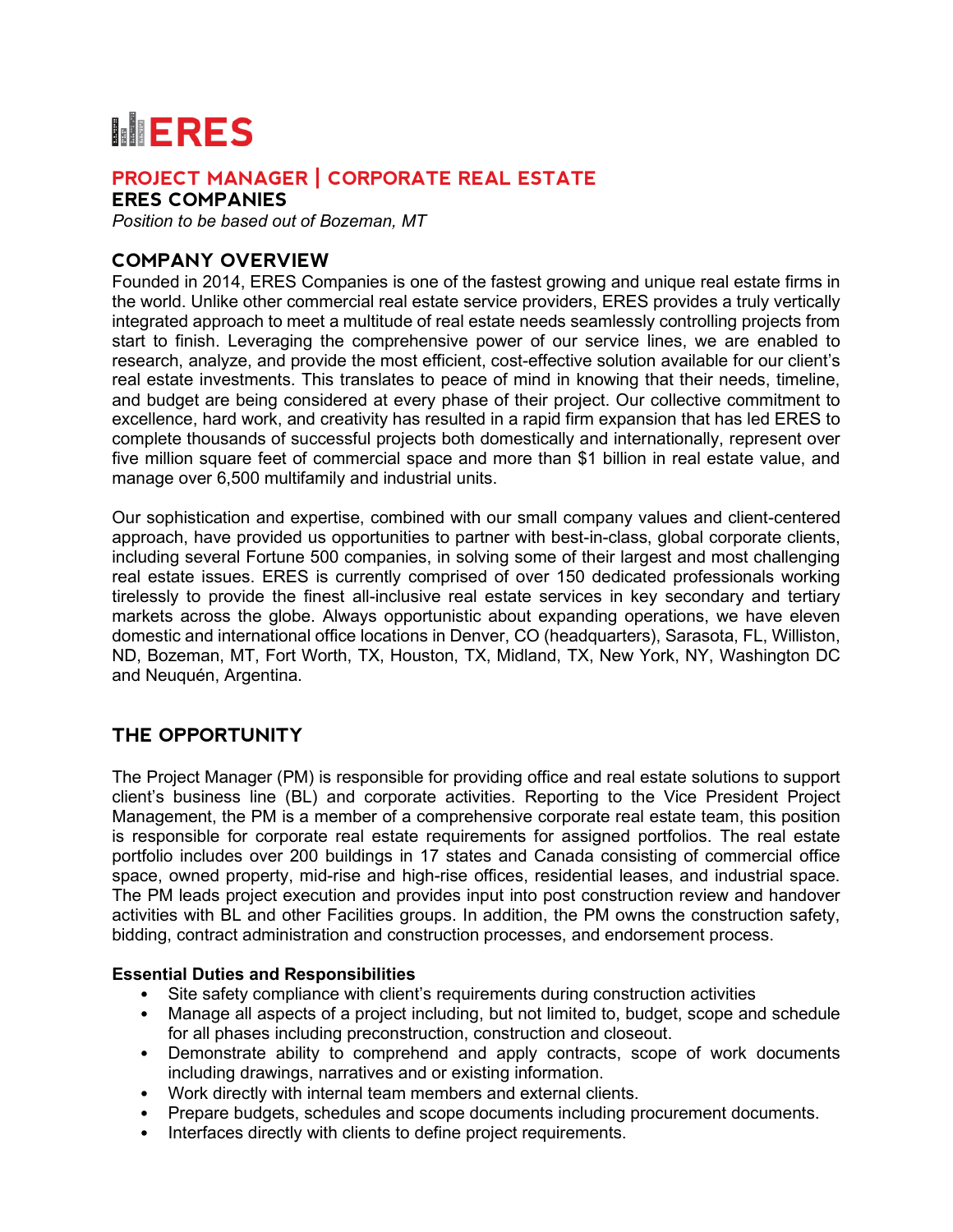- Leads project teams to implement successful projects.
- Creates agendas and minutes for project meetings and runs the project meetings on behalf of the clients.
- Keep project data current, review and provides recommendations for changes to budget scope and schedule including vendor contract management.
- Other duties as assigned.

#### **Position Requirements: Skills & Experiences**

- Bachelor's degree preferred
- Project management experience (5+ years preferred)
- Commercial office and/or light industrial building operations and maintenance, and construction experience desired.
- Strong written and verbal communications skills
- Software skills to include MS Office & MS Project required
- Analytical, negotiating, and planning skills
- Committed to customer service and relationship management skills to efficiently respond to inquiries and resolve conflicts or problems that might arise
- Innovative and creative approach to problem solving and proactively mitigate risk
- Accurate, detailed-oriented and must be able to manage multiple projects, tasks, and team requests within deadlines and schedules
- Must be able to work independently, develop and manage comprehensive project schedules, manage consulting resources, and keep team members and stakeholders informed of progress or challenges
- Highly organized
- Proven ability to prioritize and balance workload to complete projects in a timely and efficient manner, with strong attention to detail. Can effectively anticipate upcoming projects. A high energy individual who can balance speed and accuracy.
- Must possess a positive attitude and demeanor.
- Must be able to work a flexible work schedule as necessary to accommodate fluctuating business demands
- Exercise judgment to understand when to engage consulting resources, key stakeholders, or additional direction or support
- Demonstrated leadership skills with the ability to gain consensus with multiple stakeholder groups
- Demonstrated ability to develop successful working relationships with emphasis on collaboration in an integrated project team environment

#### **Certificates/Licensure**

• CCM Preferred

## **EEO STATEMENT**

Energy Real Estate Solutions, LLC is an equal opportunity employer and committed to developing and maintaining a diverse workforce. Energy Real Estate Solutions, LLC strongly believes in equal opportunity for all, without regard to race, color, religion, creed, age, sex, pregnancy, family responsibility (e.g. child care, elder care), national origin or ancestry, citizenship, marital status, sexual orientation, gender identity or expression, transgender status, veteran's status, genetic information, or status as a qualified individual with a disability, protected leave status or any other protected characteristic in accordance with applicable law. The company also endeavors to make reasonable accommodations for known physical or mental limitations of otherwise qualified employees and applicants with disabilities unless the accommodations would impose an undue hardship on the operation of our business. Equal employment opportunity will be extended to all